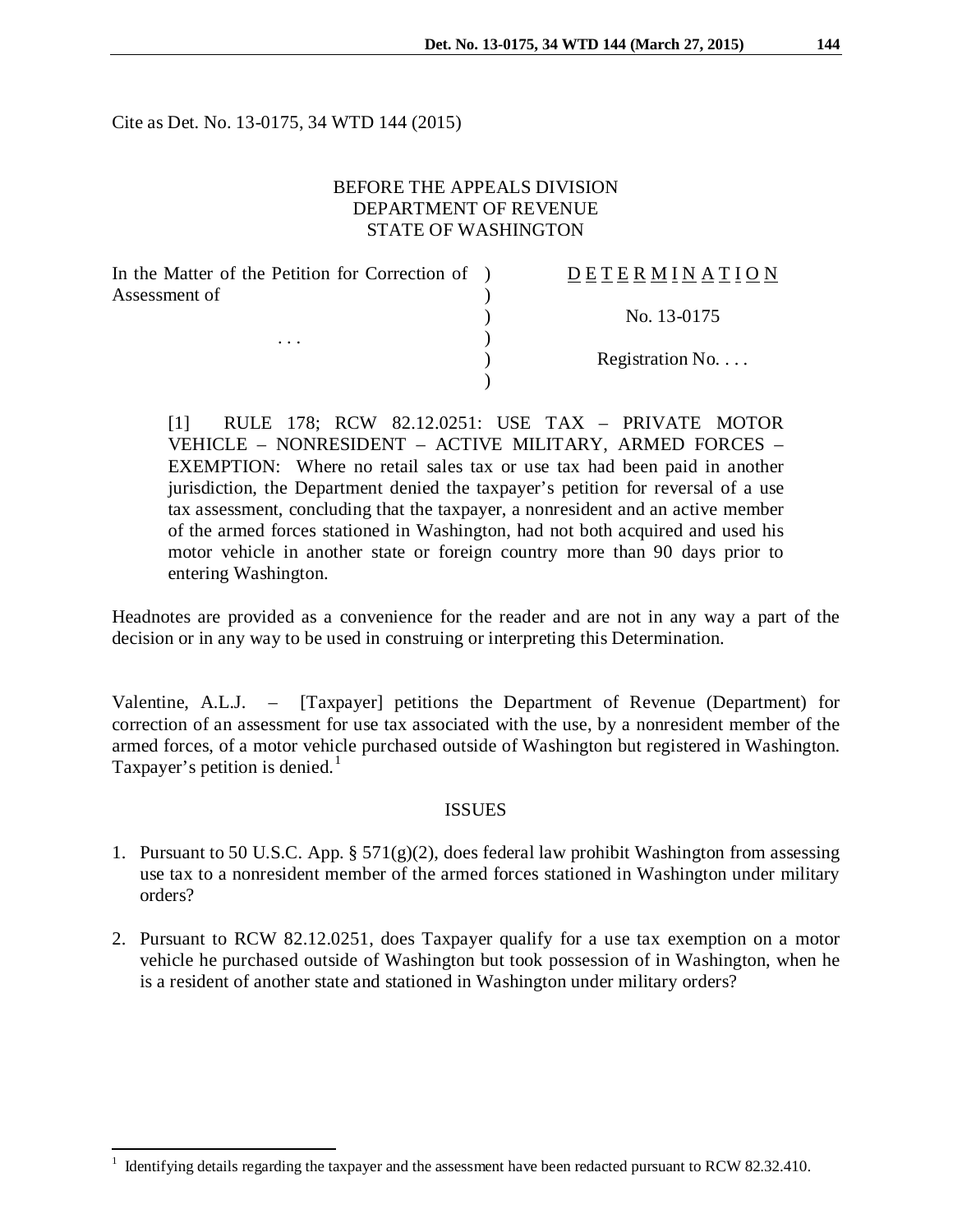# FINDINGS OF FACT

Taxpayer's official state of residence [is outside of Washington state], but he is currently stationed in Washington as a member of the U.S. Army. Taxpayer purchased his vehicle in the Republic of Korea (a.k.a. South Korea) before he was stationed in Washington.

The Purchase Order/Bill of Sale (PO/BOS) is dated April 21, 2012. The PO/BOS references a requested delivery date of July 20, 2012, and a delivery point of . . . , which is located in . . . , Washington. Taxpayer took delivery of the vehicle when he arrived in Washington in September 2012.<sup>2</sup> Taxpayer registered and licensed the vehicle in Washington. Taxpayer has not paid sales or use tax on the vehicle to any other state or foreign country.

The Department's Compliance Division (Compliance) issued Taxpayer an assessment for use tax on January 3, 2013, with a payment due date of February 4, 2013. Taxpayer timely appealed the assessment.

Taxpayer contends he should not be liable for use tax in Washington because he is a member of the military and [not a resident of Washington]. Taxpayer maintains an [out-of-state] driver's license and contends he pays taxes on the basis of his [out-of-state] residency. Taxpayer points out that he currently lives in Washington only because of his military orders. Compliance contends that Taxpayer's circumstances do not meet the statutory requirements to qualify for a Washington use tax exemption.

## ANALYSIS

RCW 82.12.020 imposes the use tax and provides that the tax shall be collected from every person in this state for the privilege of using, within Washington, as a consumer, any article of tangible personal property. WAC 458-20-178 implements the use tax statute and explains that the use tax supplements the retail sales tax by imposing a tax of like amount upon the use within this state, by a consumer, of any article of tangible personal property purchased at retail where the user or other specified persons have not paid retail sales tax on the purchase. Thus, the use tax applies upon the use of tangible personal property where the sale or acquisition has not been subject to retail sales tax. WAC 458-20-178(2) Use tax liability arises at the time the property purchased is first put to use in this state. WAC 458-20-178(5)(a)*.*

RCW 82.12.0255 provides that the use of tangible personal property is exempt from the use tax if such a tax is prohibited by the laws of the United States. 50 U.S.C. App. § 571 (a)(1) states:

A servicemember shall neither lose nor acquire a residence or domicile for the purposes of taxation with respect to the person, personal property, or income of the servicemember by reason of being absent or present in any tax jurisdiction of the United States solely in compliance with military orders.

The term "taxation" is defined in 50 U.S.C. App.  $\S$  571(g)(2) as "licenses, fees, or excises imposed with respect to motor vehicles and their use, if the license, fee, or excise is paid by the servicemember in the servicemember's State of domicile or residence." The United States Supreme Court interpreted this definition of "taxation" to mean annually recurring license fees

<span id="page-1-0"></span><sup>&</sup>lt;sup>2</sup> After two years stationed in South Korea, Taxpayer was transferred to . . . , Washington, effective August 10, 2012. Taxpayer took ordinary leave in August 2012 to visit his home state . . . and reported to the Housing Services Office . . . in Washington on September 1, 2012.  $\overline{\phantom{a}}$